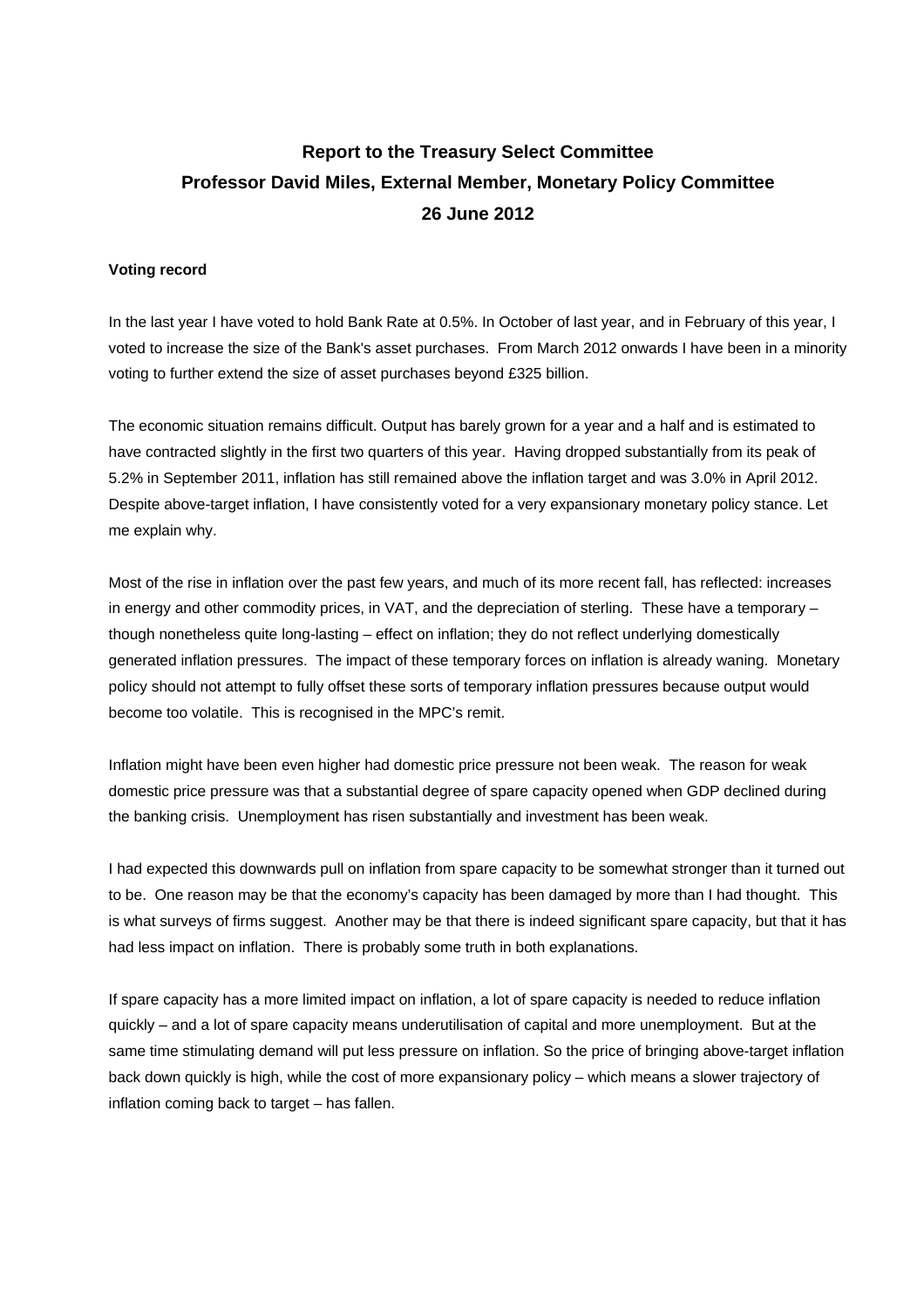There is another reason behind my votes for a more expansionary monetary policy. The longer output lies below potential, the more likely it is that potential output itself declines – perhaps permanently. Workers lose some of their skills during long spells in unemployment. Long-term unemployment has already picked up during the crisis. The pool of qualified labour from which firms can hire then risks shrinking. In a situation where weak demand is likely to be having a negative impact upon productive capacity the cost of having a tighter monetary policy to bring inflation back to target fast will be some long lasting damage to incomes.

I do not feel comfortable with the prolonged and substantial overshoot of inflation above its target level. But that does not mean bringing inflation back to target very rapidly is or would have been the best thing to do.

## **The outlook**

There are reasons why demand should recover. Monetary policy remains very expansionary. Households' real income should stop declining as inflation falls further. Both the household and business sectors have reduced their financial leverage, and once they have reached their targeted leverage ratios, saving ratios could fall back, boosting investment and consumption growth.

But there are very substantial risks that demand stays weak. Deleveraging may still take some time. Domestic demand faces headwinds from the external environment, tight credit conditions, and the fiscal consolidation. The possibility of a significant economic and financial disruption within the euro area continues to pose the greatest threat to the UK recovery.

The MPC's central forecast, which I believe is plausible, is for demand growth to remain subdued in the near term, and for an only gentle recovery afterwards. If so, the degree of spare capacity in the economy would continue to pull down on prices, so that CPI inflation is likely to fall back to the MPC's target.

We continue to face the problem of balancing risks: risks that we overestimate the degree of spare capacity in the economy and that inflation remains above target for longer, versus the risk of prolonging the recession and undershooting the inflation target if monetary policy is not sufficiently expansionary.

There is a risk that a protracted period of high CPI inflation could lead to higher inflation expectations becoming entrenched. But even if inflation expectations rise, wage growth might not pick up in the presence of high unemployment.

## **Explaining monetary policy**